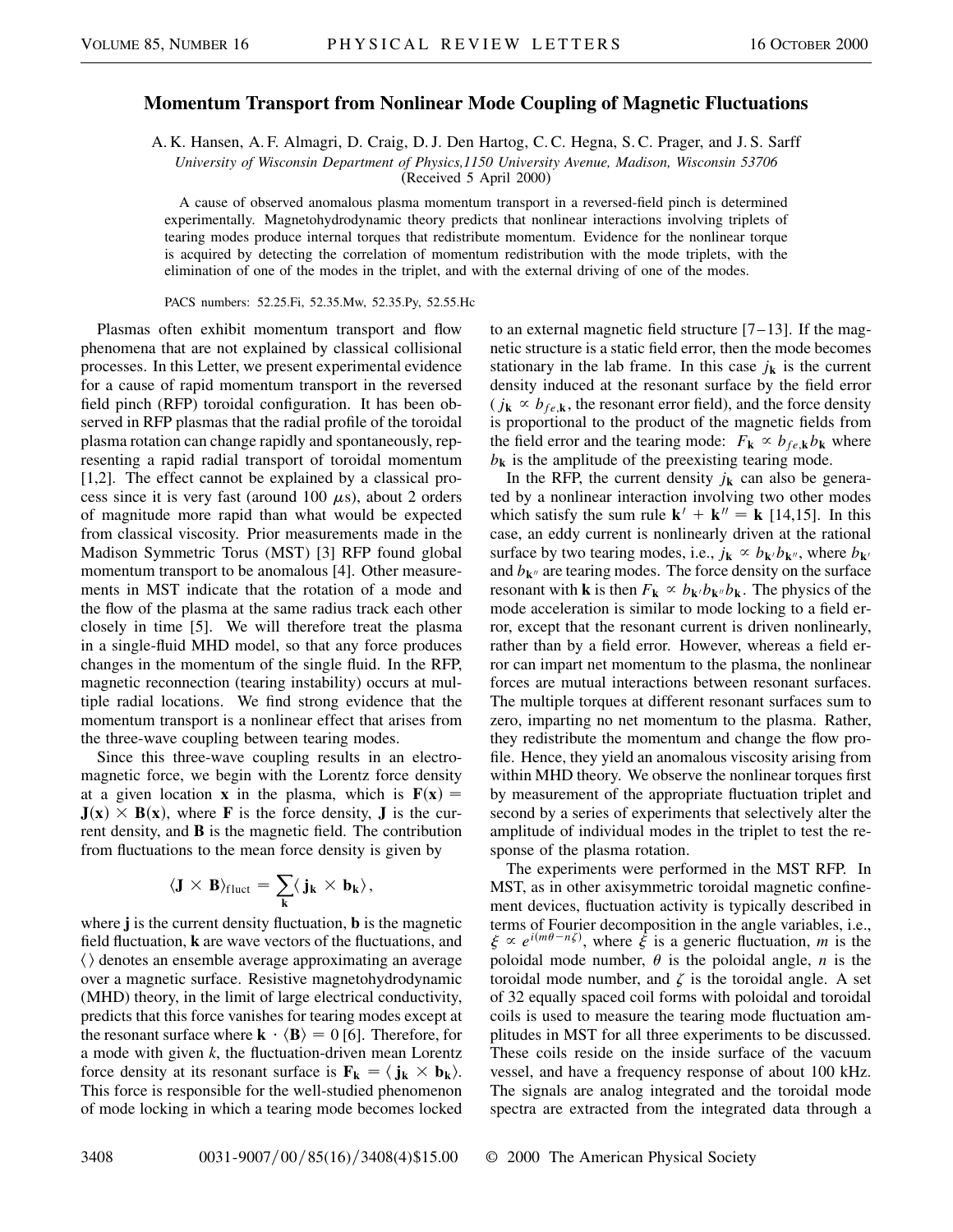discrete Fourier transform. The  $(m = 1, n = 6)$  mode is the largest of the core-resonant modes  $(m = 1, n = 5-9)$ , and we will use its phase velocity to represent the core rotation. To quantify the edge kinematics, we will use the velocity of the  $(0,1)$  mode which is the largest of the edge-resonant  $m = 0$  modes.

In MST, under normal experimental conditions, most of the global plasma parameters exhibit large changes during sawtooth oscillations [cf. Figs.  $1(a)$  and  $1(b)$ ]. The rotation of the core plasma and the core-resonant tearing modes periodically exhibits rapid deceleration during the crash phase of sawtooth oscillations [Fig. 1(c)]. The core rotation decelerates during a sawtooth crash in about 100  $\mu$ sec. The sudden change in rotation is not due to a magnetic field error. This is demonstrated by an experiment in which a radial electric field is applied (by a biased electrode inserted into the edge plasma) to spin the edge plasma in the opposite direction to the normal (unbiased) direction of the core flow (Fig. 2) [16]. Under these conditions the core plasma rotates in the same direction as the edge, although more slowly. The core rotation speeds up during the sawtooth crash, while the edge rotation slows [Fig. 3(b)]. This effect cannot be explained by a stationary field error; in both the biased and unbiased plasma, the rotation profile is flattened at the crash (Fig. 3). Note from Fig.  $3(a)$  that the  $(0,1)$  mode's speed in unbiased events is small. This is presumably due to strong coupling to the wall and allows for a net change in the plasma momentum.

For our experiments concerning the nonlinear torque we will focus on the rotation of the  $(1,6)$  mode. The nonlinear torque on this mode is due to three-wave interactions with the  $(1,5)$  mode or the  $(1,7)$  mode and the  $(0,1)$  mode, and also with the  $(1,8)$  and  $(0,2)$  modes, etc. We perform three experiments to test the thesis that the nonlinear torque is



FIG. 1. (a) Volume averaged toroidal field. (b) Average toroidal field at plasma edge  $(r = a)$ . (c) Toroidal phase velocity of (1,6) mode, in a typical MST discharge.

the cause of the sudden changes in rotation during sawtooth crashes. First, we measure correlated triple products of three modes, and observe that they change rapidly, simultaneously with the sudden change in rotation. Second, we eliminate the three-wave interaction by suppressing the (0,1) mode [by adjusting the equilibrium to eliminate the (0,1) resonant surface], and find that during the sawtooth crash the rapid change in rotation disappears. Third, we apply a static external (1,6) perturbation, and find that the other modes  $(n = 5, 7, 8)$  decelerate, in addition to the directly affected  $n = 6$  mode.

Our first experiment was to measure the correlated triple products of mode amplitudes that are characteristic of the nonlinear torque (cf. [14]):

$$
T_{(1,6)}^{\text{NL}} = \sum_{(m,n)} C_{(m,n),(m-1,n-6)}^{(1,6)} b_{(1,6)} b_{(m,n)} b_{(m-1,n-6)} \times \sin(\delta_{(m,n)} - \delta_{(1,6)} - \delta_{(m-1,n-6)}), \quad (1)
$$

where  $C_{(m,n),(m-1,n-6)}^{(1,6)}$  are the nonlinear coupling coefficients,  $b_{(m,n)}$  is the amplitude of the  $(m, n)$  mode, and  $\delta_{(m,n)}$  is the phase of the  $(m, n)$  mode. It was not feasible to measure the coupling coefficients directly, so we present instead the three largest of the triple products in Eq. (1), without the coefficients. We have averaged the measured mode amplitudes and the sines of the phase differences over a large ensemble of about 700 similar sawtooth events in order to approximate a surface average.

The results are summarized in Fig. 4. In Fig. 4(a) is plotted the average  $(m = 1, n = 6)$  mode phase velocity for the ensemble. Zero time corresponds to the time of maximum toroidal flux generation. Of particular interest is the sharp deceleration prior to the sawtooth event and slow reacceleration following it. In Fig. 4(b), the measured nonlinear mode triple products:



FIG. 2. Evolution of (1,6) and (0,1) mode toroidal phase velocities with edge biasing. The velocities are averaged over approximately 40 discharges.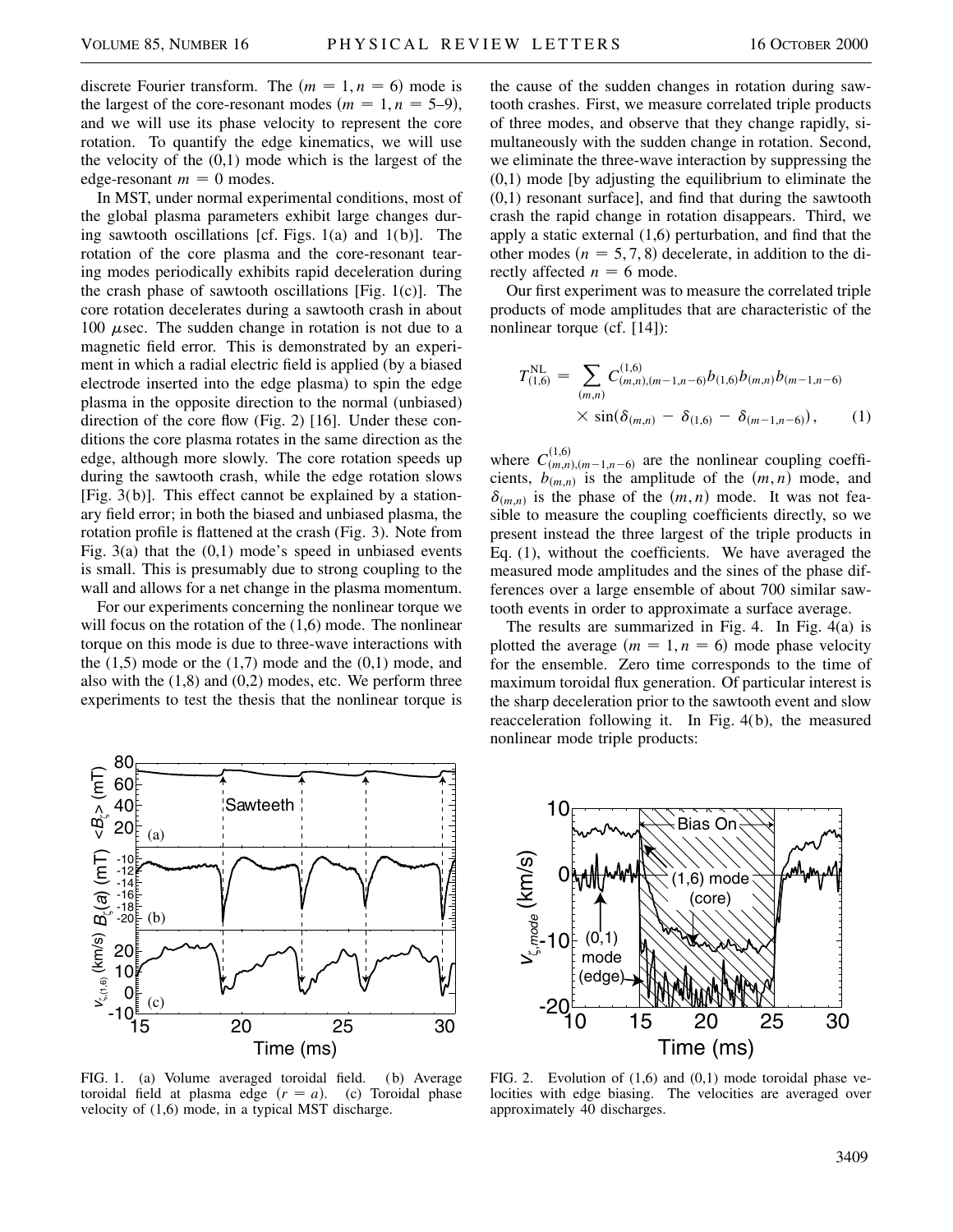

FIG. 3. Ensemble averaged toroidal phase velocities for the  $(1,6)$  and  $(0,1)$  modes in (a) normal and (b) biased cases. Note the difference in the vertical scales.

$$
P_{167} \equiv \langle b_{(1,6)} b_{(1,7)} b_{(0,1)} \sin[\delta_{(1,7)} - \delta_{(1,6)} - \delta_{(0,1)}] \rangle,
$$
  
\n
$$
P_{165} \equiv \langle b_{(1,6)} b_{(1,5)} b_{(0,1)} \sin[\delta_{(1,6)} - \delta_{(1,5)} - \delta_{(0,1)}] \rangle,
$$

and

$$
P_{268} \equiv \langle b_{(1,6)}b_{(1,8)}b_{(0,2)}\sin[\delta_{(1,8)}-\delta_{(1,6)}-\delta_{(0,2)}]\rangle
$$



FIG. 4. Ensemble-averaged quantities for tripleproduct measurement. (a) (1,6) mode toroidal phase velocity. (b) Nonlinear triple products. (c)  $(m = 1)$  mode amplitudes. (d)  $(m = 0)$ mode amplitudes. (e) Phase factors.

are plotted. The amplitudes of  $P_{167}$  and  $P_{165}$  are about 3 times larger than  $P_{268}$  and peak during the sawtooth crash concurrent with the deceleration of the  $(1, 6)$  mode, whereas  $P_{268}$  changes sign at the crash. All three terms vanish during the slow reacceleration phase between crashes. The time variation of the triple products arises from changes in both the amplitudes and relative phases of the modes.

The amplitudes of the individual modes are plotted in Figs. 4(c) and 4(d). All show bursts of increased amplitude near the sawtooth event. The ensemble averages of the sines of the mode phase differences are plotted in Fig. 4(e). These quantities are nearly zero away from the sawtooth event because the modes are uncorrelated, and they become about  $1/2$  during the event, as the modes become phase locked to each other.

Having found evidence for the role of the nonlinear torque in producing anomalous momentum transport during sawtooth events, we next set out to modify it. The  $m = 0$  resonance was removed by changing the equilibrium magnetic field configuration such that the edge toroidal field was not reversed, implying that there is no location in the plasma at which the safety factor, *q*, is zero. Hence internally resonant  $m = 0$  modes are absent.

The large deceleration in the  $m = 1$  modes (cf. Fig. 1) is not seen, as is apparent in Fig. 5(a). The  $m = 1$  modes still exhibit burst behavior, as shown in Fig. 5(b). However, the  $(0, 1)$  amplitude is near the noise limit for its detection, and no bursts are observed [Fig. 5(c)]. By removing the  $m = 0$  channel for nonlinear coupling, we have eliminated most of the deceleration of the  $m = 1$ modes. The small residual changes in the mode velocity coincident with the  $m = 1$  bursts can be accounted for by other effects such as torques due to field errors.

In the final experiment we apply a static  $n = 6$ , broadband *m* magnetic perturbation. MST has a thick (5 cm) aluminum shell/vacuum vessel with an electromagnetic



FIG. 5. Discharge with no  $(m = 0)$  resonance. (a) (1,6) mode toroidal phase velocity. (b)  $(1,6)$  mode amplitude. (c)  $(0,1)$ mode amplitude.